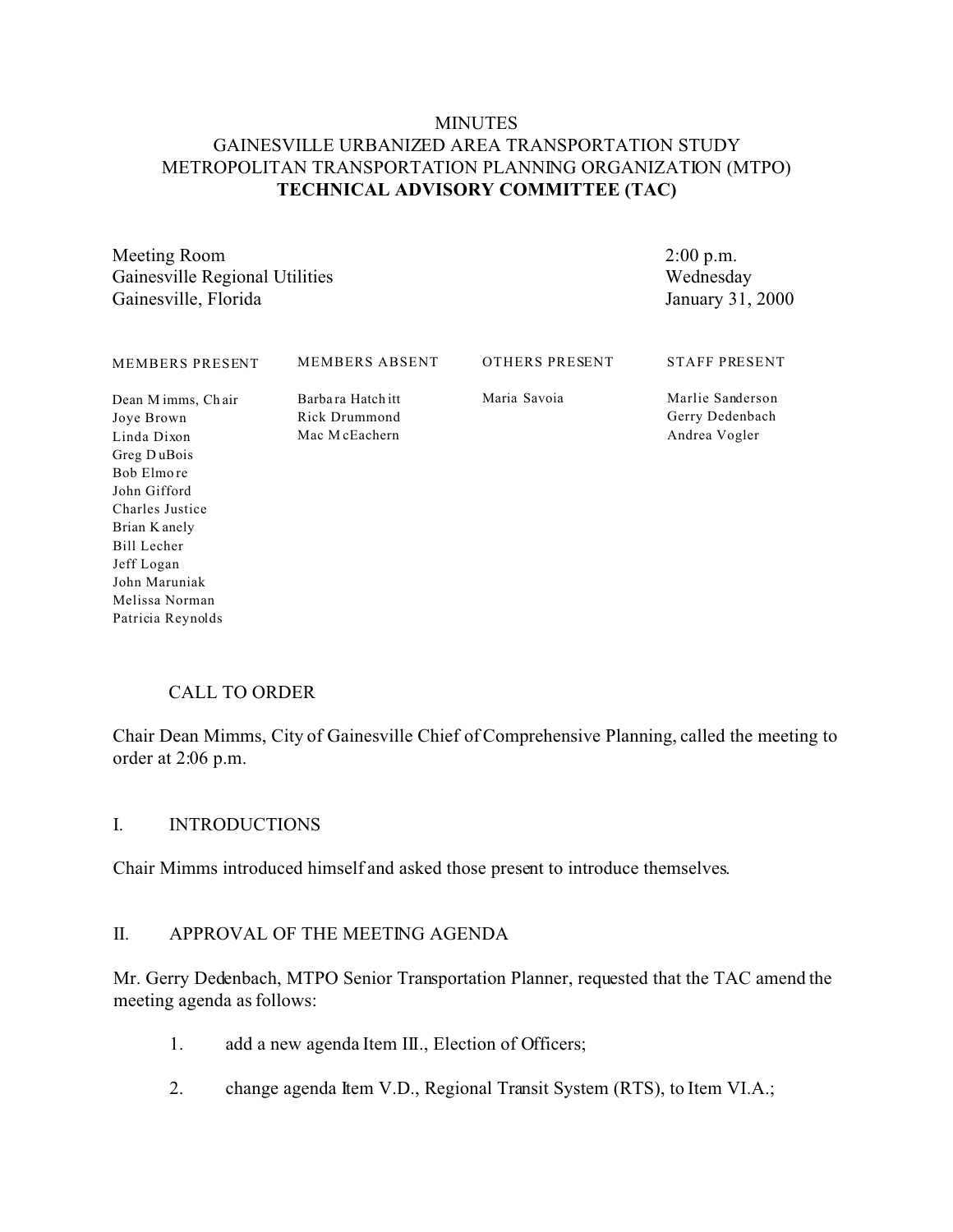- 3. add agenda Item VI.F., US 441 Bicycle Safety Issues, to discuss action taken by the Bicycle/Pedestrian Advisory Board (B/PAB) concerning the recent and past fatalities on US 441 at Paynes Prairie; and
- 4. add agenda Item VI.G., Hull Road Right-of-Way, in order for Mr. Bill Lecher, Alachua County Public Works Department (ACPWD) Assistant Director, and staff to provide a status report concerning this project.

#### **ACTION: Jeff Logan moved to approve the meeting agenda with the following changes:**

- **1. add a new Item III., Election of Officers;**
- **2. change agenda Item V.D., RTS, to Item VI.A.;**
- **3. add Item VI.F., US 441 Bicycle Safety Issues; and**
- **4. add Item VI.G., Hull Road Right-of-Way.**

## **Joye Brown seconded; motion passed unanimously.**

#### III. ELECTION OF OFFICERS

Mr. Dedenbach stated that it was time to elect a new TAC Chair and Vice-Chair. He said that, currently, Mr. Mimms is the Chair and Mr. Lecher is the Vice-Chair.

- **ACTION: Jeff Logan moved to nominate Dean Mimms as Chair and Bill Lecher as Vice-Chair. Joye Brown seconded.**
- **ACTION: Charles Justice moved to close the nominations and adopt the slate. Jeff Logan seconded; motion passed unanimously.**
- IV. APPROVAL OF THE NOVEMBER 29, 2000 MINUTES

## **ACTION: Joye Brown moved to approve the November 29, 2000 minutes. Patricia Reynolds seconded; motion passed unanimously.**

## V. CHAIRMAN'S REPORT

Mr. Dedenbach announced that the next MTPO meeting is scheduled for February 15. He stated that the next TAC meeting is scheduled for February 14. He said that, due to the Valentine's Day holiday, the CAC has rescheduled its February 14 meeting for February 21. He requested that the TAC reschedule its February 14 meeting for February 21. He noted that the February 21 meeting would be held at the North Central Florida Regional Planning Council.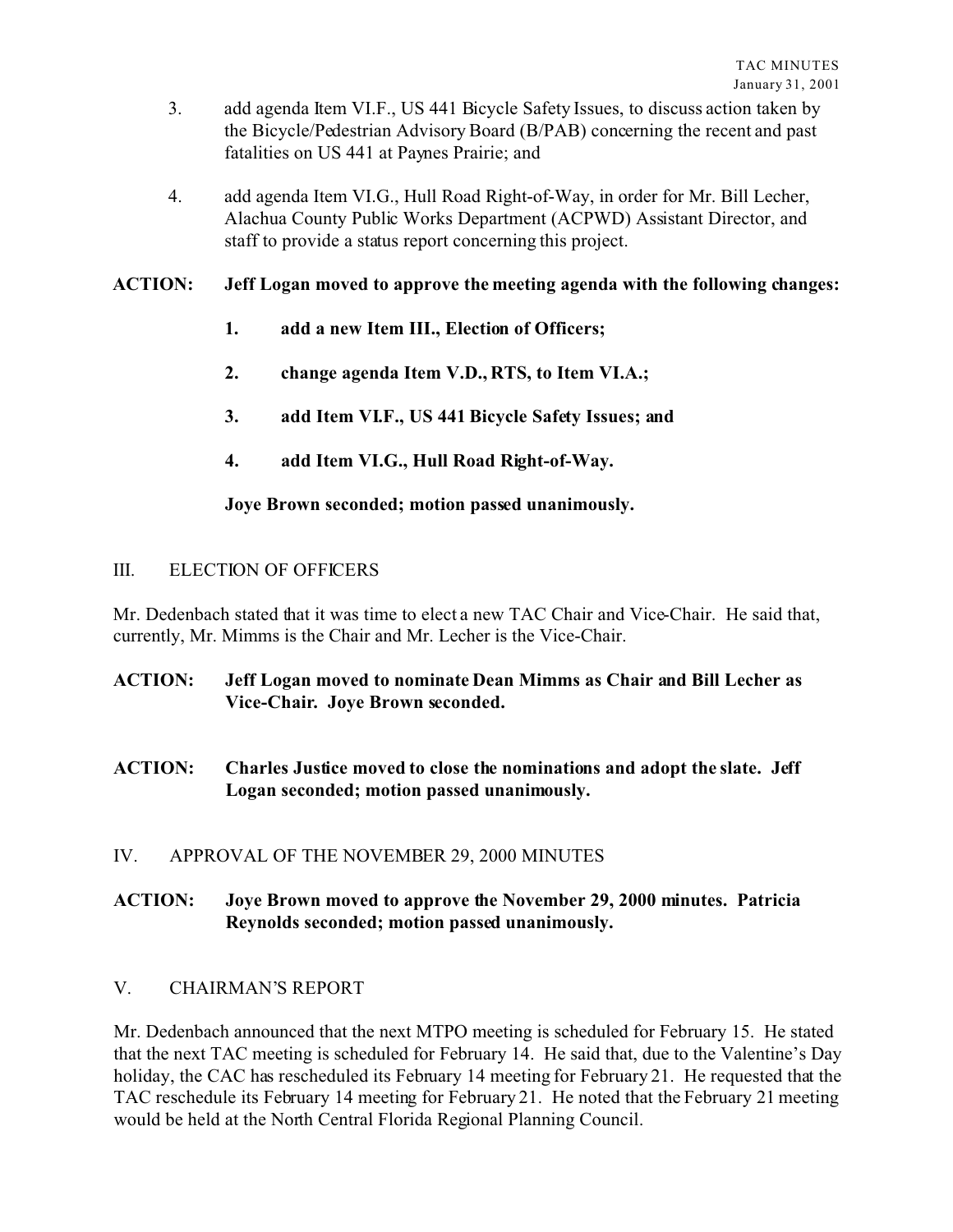#### **It was a consensus of the TAC to reschedule the February 14 meeting to February 21 at the North Central Florida Regional Planning Council.**

# VI. AGENDA ITEMS TO BE DISCUSSED- LISTED IN ORDER OF IMPORTANCE

## A. RTS

1. OVERVIEW PRESENTATION

Mr. Jeff Logan, RTS Director, provided an overview of RTS operations and answered questions.

## 2. COMPREHENSIVE OPERATIONAL ANALYSIS (COA)

Mr. Marlie Sanderson, MTPO Director of Transportation Planning, stated that, at its January 18 meeting, the MTPO referred the proposed COA to its Advisory Committees for review and comment. He said that the MTPO is requesting direction concerning whether the COA should address such issues as the provision of express bus service to outlying municipalities, as adopted in the Long Range Transportation Plan (LRTP), and the inclusion of other counties in the scope of the analysis.

Mr. Logan discussed the proposed COA and answered questions. He explained that park and ride and express bus service, as adopted in the LRTP, have been included in the scope of the analysis. He said that, currently, there are not sufficient funds to include other counties in the scope of the proposed COA. However, he noted, the scope of the proposed COA includes an analysis of whether RTS should be expanded to a county-wide transit authority.

# **ACTION: Greg DuBois moved to recommend that the MTPO approve conducting the COA as recommended by RTS staff with the understanding that park and ride and express bus service to outlying municipalities and whether RTS should be expanded to a county-wide transit authority are included in the scope of the analysis. Joye Brown seconded; motion passed unanimously.**

## B. MAIN STREET RECONSTRUCTION

Mr. Dedenbach reviewed action taken by the MTPO, Design Team and B/PAB concerning the Main Street reconstruction project. He stated that staff recommends that the TAC approve the Design Team and B/PAB recommendations.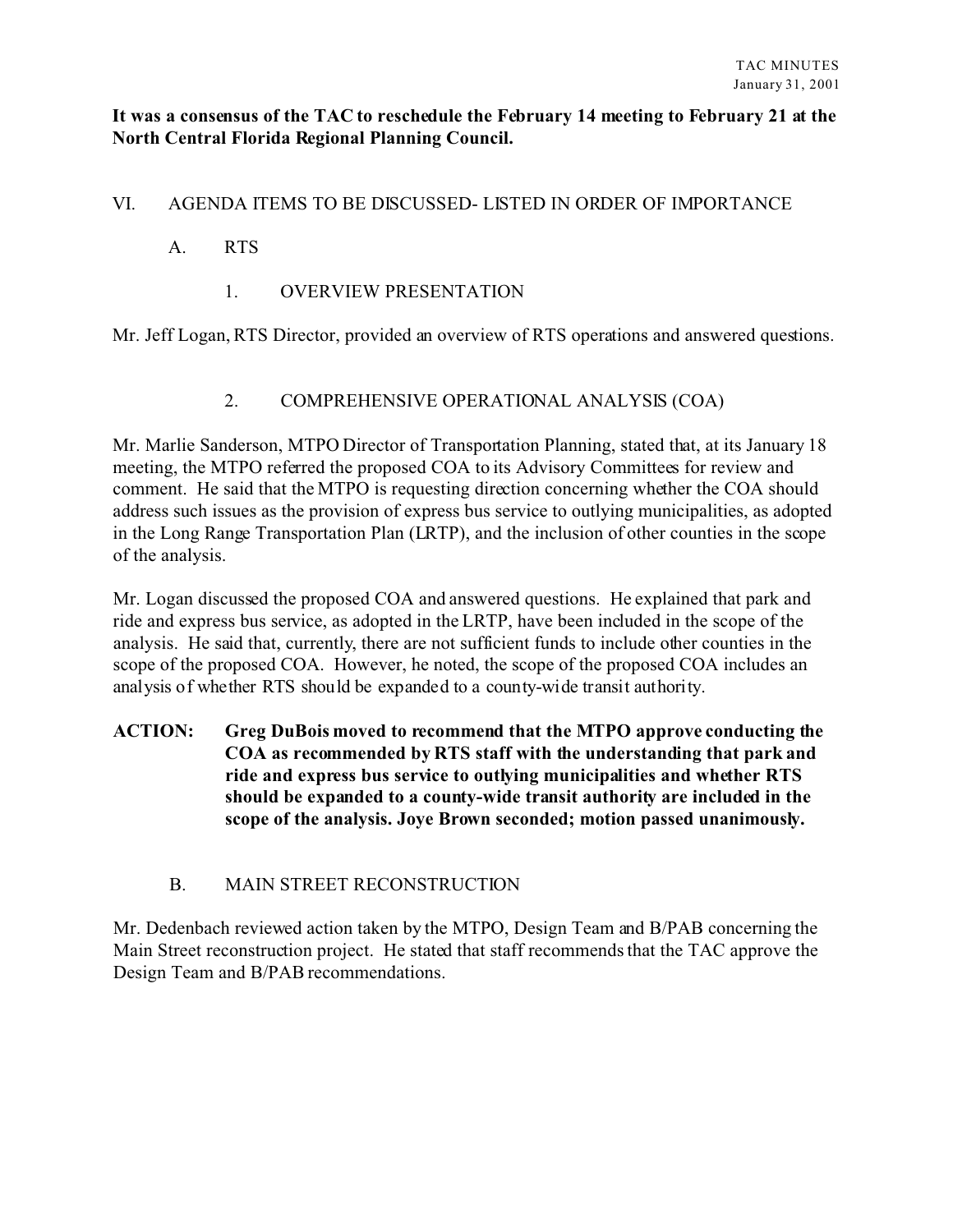#### **ACTION: Linda Dixon moved to recommend that the MTPO:**

- **1. approve the Main Street design plans as presented by the Florida Department of Transportation (FDOT) with the understanding that:**
	- **A. FDOT and the City of Gainesville will further research signalization alternatives, such as mast arms and post-mounted signals, throughout the Main Street reconstruction project corridor; and**
	- **B. landscape details are to be determined once design details are finalized;**
- **2. request that the Alachua County Board of County Commissioners consider reconstructing Main Street, from N 8th Avenue to N 16th Avenue, with two travel lanes, a center turn lane and instreet bike lanes; and**
- **3. request that FDOT investigate the use of brick-hued, non-textured, bicycle lanes throughout the project.**

#### **Brian Kanely seconded; motion passed unanimously.**

C. STATE ROAD (SR) 24 DESIGN PLANS

Mr. Dedenbach stated that, at the January 18 Design Team meeting, FDOT presented 90 percent plans for the resurfacing of SR 24 from Fred Bear Drive to SW 40<sup>th</sup> Boulevard that included horizontal mast arms. He said that FDOT also agreed to construct this project with textured and hued pedestrian crosswalks. He noted that this project does not include replacing the medians because this is a relatively small resurfacing project and issuing a change order would be costly and would adversely affect the project's scope.

Ms. Linda Dixon, City of Gainesville Transportation Planning Analyst, reviewed action taken by the B/PAB concerning this issue.

#### **ACTION: Linda Dixon moved to recommend that the MTPO:**

- **1. approve the SR 24 resurfacing project with textured and hued pedestrian crosswalks and horizontal mast arms; and**
- **2. request that FDOT research the feasibility of constructing continuous bikelanes throughout the project corridor and report their findings to the MTPO.**

**Brian Kanely seconded; motion passed unanimously.**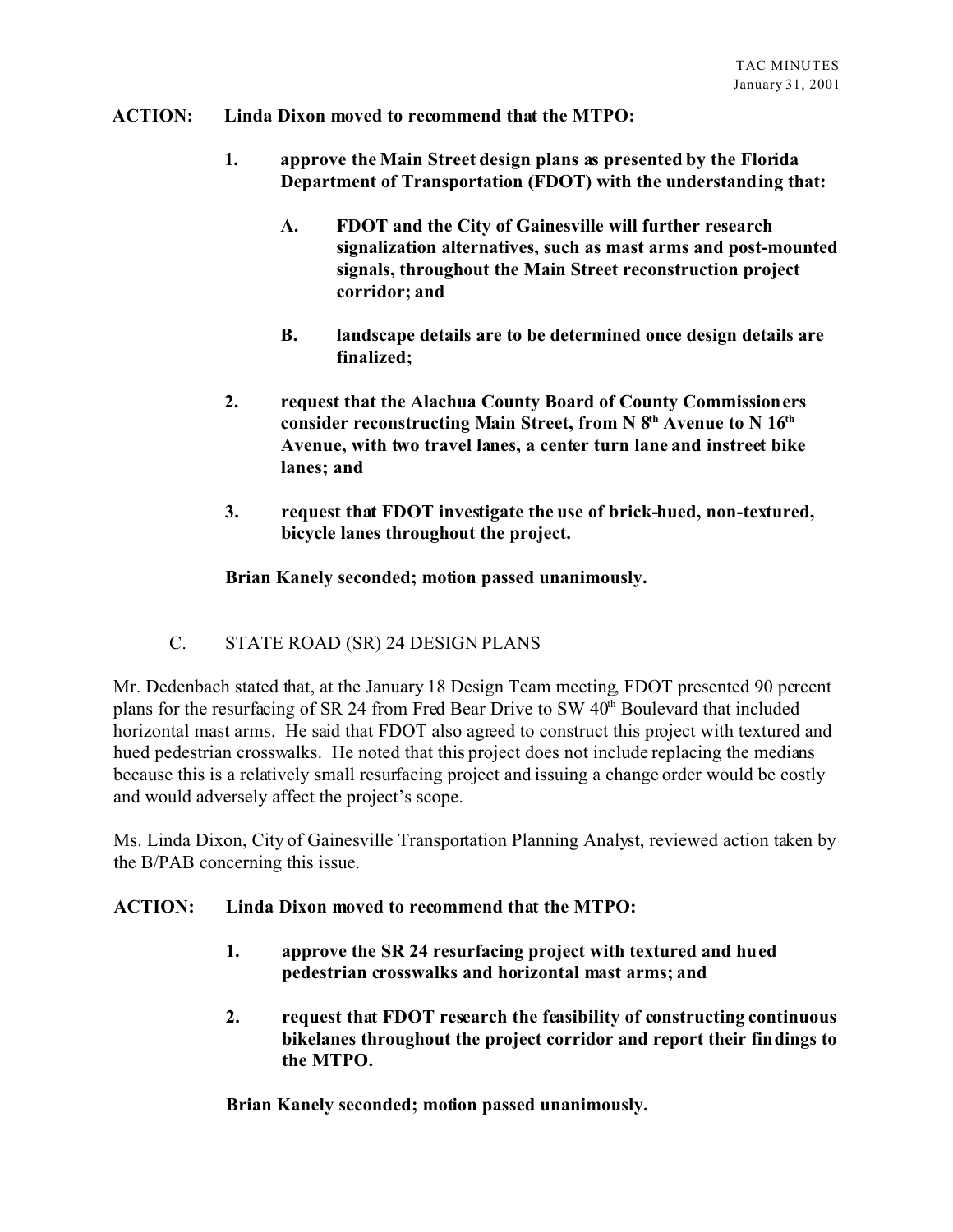## D. US 441 DESIGN PLANS

Mr. Dedenbach reviewed action taken by the MTPO, Design Team and B/PAB concerning the US 441, from NW  $16<sup>th</sup>$  Avenue to NW  $21<sup>st</sup>$  Avenue, design plans. He stated that staff recommends that the TAC approve the Design Team and B/PAB recommendations.

## **ACTION: Brian Kanely moved to recommend that the MTPO approve the FDOT design plans for the US 441 at Gainesville High School between NW 16th Avenue and NW 21st Avenue Safety Project. Linda Dixon seconded; motion passed unanimously.**

# E. GRANT AVAILABILITY

Mr. Dedenbach stated that, at the October 12 MTPO meeting, a member of the CAC requested that the MTPO ask FDOT to provide information about the transportation grants process and how communities can become more involved. He said that it was a consensus of the MTPO that this information be discussed at a future meeting. He said that staff is requesting policy direction from the TAC concerning whether grant applications should be submitted for all projects, regardless of their ranking in the MTPO's adopted List of Priority Projects, or if grant applications should be submitted for projects in priority order only.

Ms. Joye Brown, FDOT District 2 Assistant Planning Manager, discussed grants that the MTPO is eligible to apply for and answered questions.

- **ACTION: Linda Dixon moved to recommend that MTPO provide flexibility to apply for grants based on their particular timeline and evaluation criteria without requiring strict adherence to the MTPO priority ranking, with the understanding that MTPO will be informed of the grant application as soon as possible. Patricia Reynolds seconded; motion passed unanimously.**
	- F. US 441 BICYCLE SAFETY ISSUES

Ms. Dixon stated that, at their January 30 meeting, the B/PAB discussed bicycle safety on US 441, at Paynes Prairie, due to recent and past fatalities. She reviewed action taken by the B/PAB concerning this issue.

## **ACTION: Brian Kanely moved to recommend that the MTPO:**

- **1. request that FDOT fund a short-term study of the US 441 corridor focused in the area across Paynes Prairie where bicycle fatalities have occurred;**
- **2. keep the US 441 bicycle project as the first unfunded safety project when the MTPO List of Priority Projects is approved this September;**